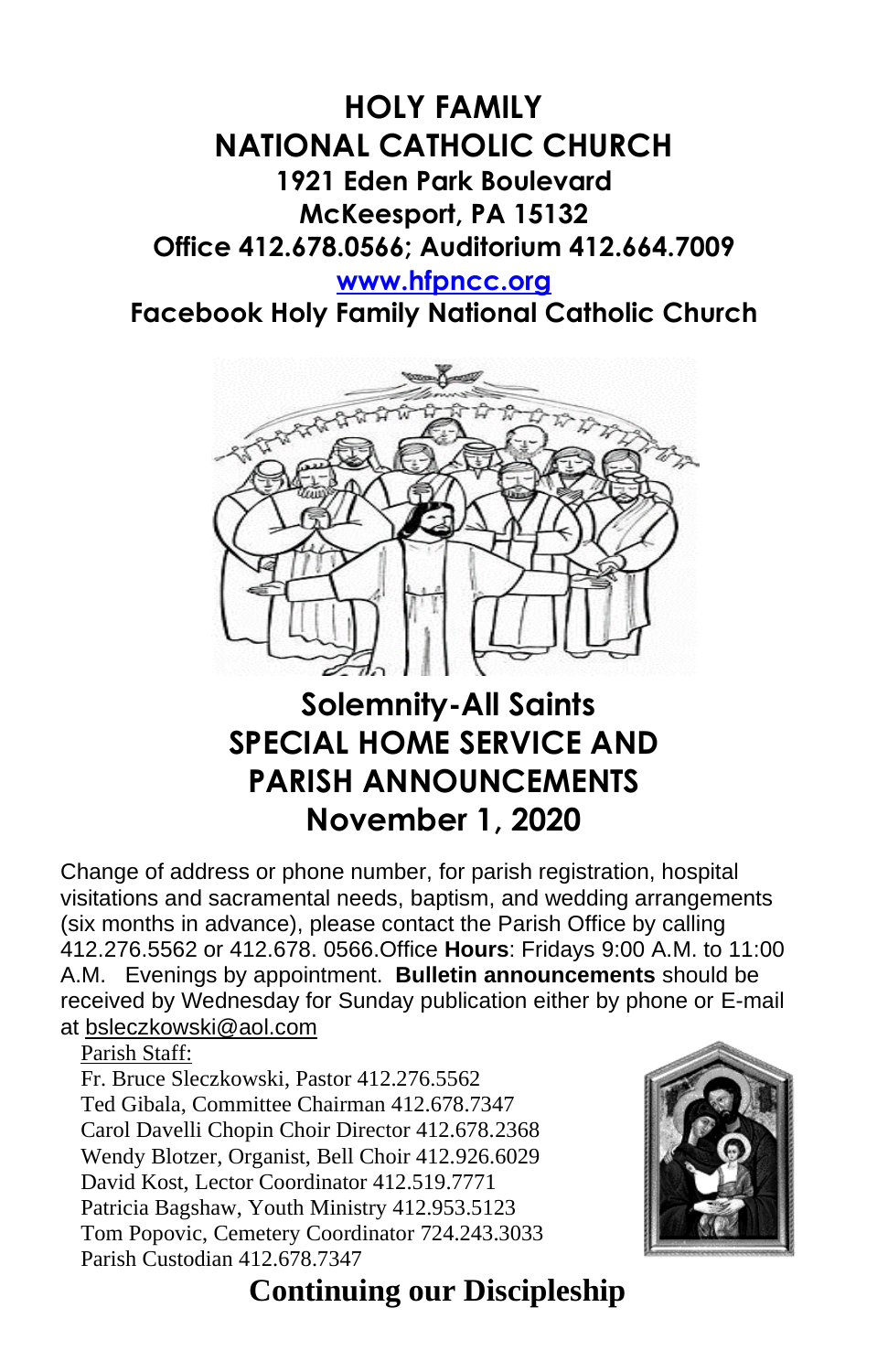**This Week**



**Sunday, November 1, 2020 Solemnity-All Saints Holy Mass** 

**9:00 A.M.**

**Monday, November 2, 2020 Commemoration of All Souls Holy Mass 10:00 A.M.**

**Sunday, November 8, 2020 32 Ordinary Time Holy Mass 9:00 A.M. + Felix Zajdel** Int Mr. & Mrs. Ted Gibala**; + Marla Chichwak** Int. Mr. & Mrs. Bob Yonek

### **All Souls Day**

All Souls Mass will be celebrated tomorrow at 10:00 A.M with the Wypomiki, praying in remembrance of our loved one. For those who wish to remember their loved ones on All Souls Day (Wypomiki), please contact Fr. Bruce either by email or telephone.

#### **PNU Education and Youth Commission**

The Education and Youth Commission is prayerfully asking our Church members to consider giving a gift that will be used, appreciated and always remembered by our members going to college or school of higher learning. Your charitable donation can be made to the PNU Education and Youth Commission, 1006 Pittston Avenue, Scranton, PA 18505. Over the years, thousands of students have received stipends to financially help their studies.

### **Future Direction's Community Services**

Once again, we will be collecting winter clothing for a Homeless Shelter in the area. Please bring the used clothing on Sunday morning. David Kost will be coordinating this year's clothing drive. Coats are especially needed. All clothing should be cleaned and in good condition.

Although there won't be an actual tree in the Narthex this year, a table is set up with blue and pink angels for Christmas gifts for the Center for Victims children and for Salvation



Army's Treasure for Children. Ashley Griffiths will coordinate for the Center for Victims and Rosemary Pociask will coordinate for